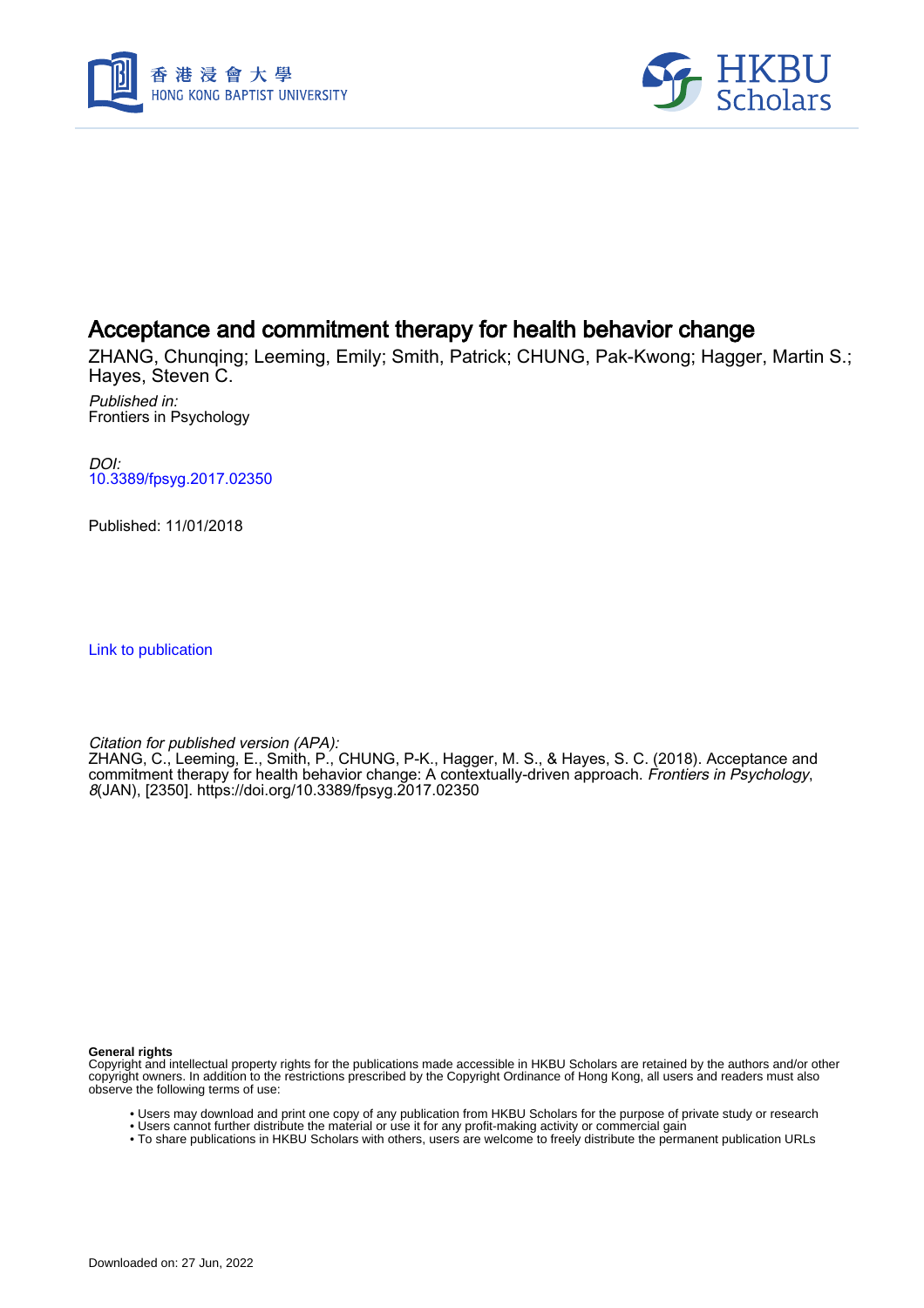#### Authors

Chun-Qing Zhang, Emily Leeming, Patrick Smith, Chung Pak-Kwong, Martin S. Hagger, and Steven C. Hayes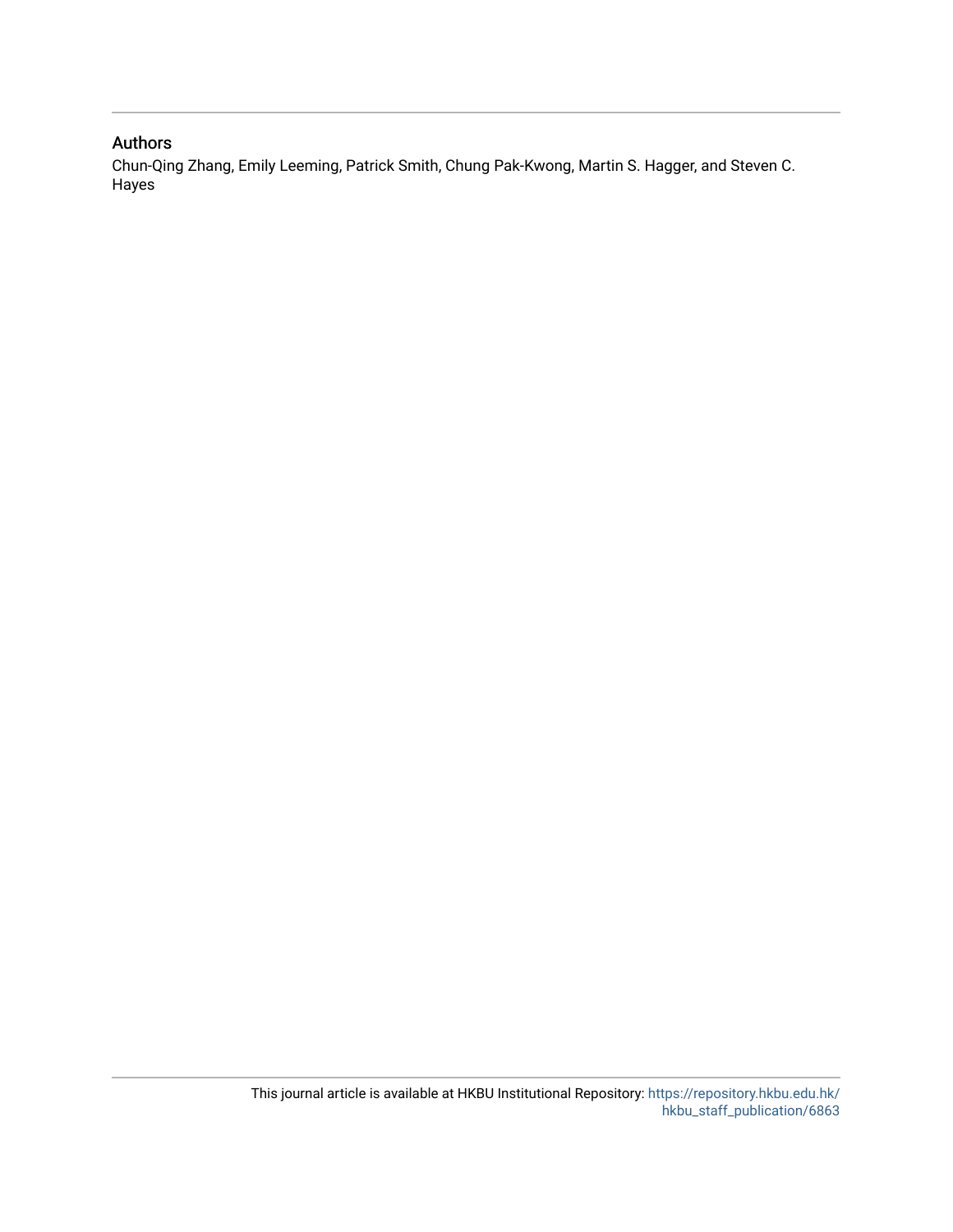



# Acceptance and Commitment [Therapy for Health Behavior Change:](https://www.frontiersin.org/articles/10.3389/fpsyg.2017.02350/full) A Contextually-Driven Approach

[Chun-Qing Zhang](http://loop.frontiersin.org/people/326794/overview)<sup>1\*</sup>, Emily Leeming<sup>2</sup>, [Patrick Smith](http://loop.frontiersin.org/people/497162/overview)<sup>2</sup>, Pak-Kwong Chung<sup>1\*</sup>, [Martin S. Hagger](http://loop.frontiersin.org/people/21368/overview)<sup>3,4</sup> and Steven C. Hayes<sup>2</sup>

<sup>1</sup> Department of Physical Education, Hong Kong Baptist University, Kowloon, Hong Kong, <sup>2</sup> Department of Psychology, University of Nevada, Reno, Reno, NV, United States, <sup>3</sup> School of Psychology and Speech Pathology, Faculty of Health Sciences, Curtin University, Bentley, WA, Australia, <sup>4</sup> Department of Sport Sciences, University of Jyväskylä, Jyväskylä, Finland

Promoting health behavior change presents an important challenge to theory and research in the field of health psychology. In this paper, we introduce a contextdriven approach, the Acceptance and Commitment Therapy (ACT) model which is built on Relational Frame Theory. The ACT-based intervention aims to promote individuals' new health behavior patterns through the improvement of the key construct of psychological flexibility, which is defined as the ability to contact the present moment more fully with acceptance and mindfulness as a conscious human being. Building on the psychological flexibility model, implemented through the six core ACT processes, individuals improve maintenance of long term health behavior change through committed acts in service of chosen values while acknowledging and accepting the existence of contrary thoughts, rules, and emotions as part of themselves but not determinant of their behaviors. Taking advantage of this context-driven approach of health behavior change, we recommend researchers and practitioners to design their health behavior change intervention programs based on ACT.

Keywords: ACT, behavior change, behavior maintenance, psychological flexibility, relational frame theory

### INTRODUCTION

The pragmatic utility of psychological interventions on health behavior changes are judged by their effectiveness in promoting sustained and desired behavior change over an extended period of time. For example, effective interventions are not only those that get people to increase their steps per day or to eat a healthy meal, but also are those that maintain such gains months or years beyond the initial intervention. Mainstream health behavior change approaches have focused primarily on the content of cognitive and emotional variables that are thought to support long-term behavior change. Traditionally, health behavior change interventions target the social cognitive and belief-based variables to increase individuals' intention (i.e., a person's motivation toward the target behavior in terms of direction and intensity) and self-efficacy (i.e., one's confidence in being capable of performing a novel behavior) in the hopes of maintaining the health behavior change (Schwarzer, 2008). While these approaches can be helpful to a degree, the magnitude of health problems and the maintenance of health behavior change suggests that alternatives are needed (Kwasnicka et al., 2016). One important approach that gains more and more momentum is to apply the context-driven approach to understand and predict health behavior change (Hayes, 2004). In

#### **OPEN ACCESS**

#### Edited by:

Gian Mauro Manzoni, Università degli Studi eCampus, Italy

#### Reviewed by:

Roberto Cattivelli, Istituto Auxologico Italiano (IRCCS), **Italy** Raffaella Calati, Centre Hospitalier Universitaire de Montpellier, France

#### \*Correspondence:

Chun-Qing Zhang cqzhang@hkbu.edu.hk Pak-Kwong Chung pkchung@hkbu.edu.hk

#### Specialty section:

This article was submitted to Clinical and Health Psychology, a section of the journal Frontiers in Psychology

Received: 06 October 2017 Accepted: 22 December 2017 Published: 11 January 2018

#### Citation:

Zhang C-Q, Leeming E, Smith P, Chung P-K, Hagger MS and Hayes SC (2018) Acceptance and Commitment Therapy for Health Behavior Change: A Contextually-Driven Approach. Front. Psychol. 8:2350. doi: [10.3389/fpsyg.2017.02350](https://doi.org/10.3389/fpsyg.2017.02350)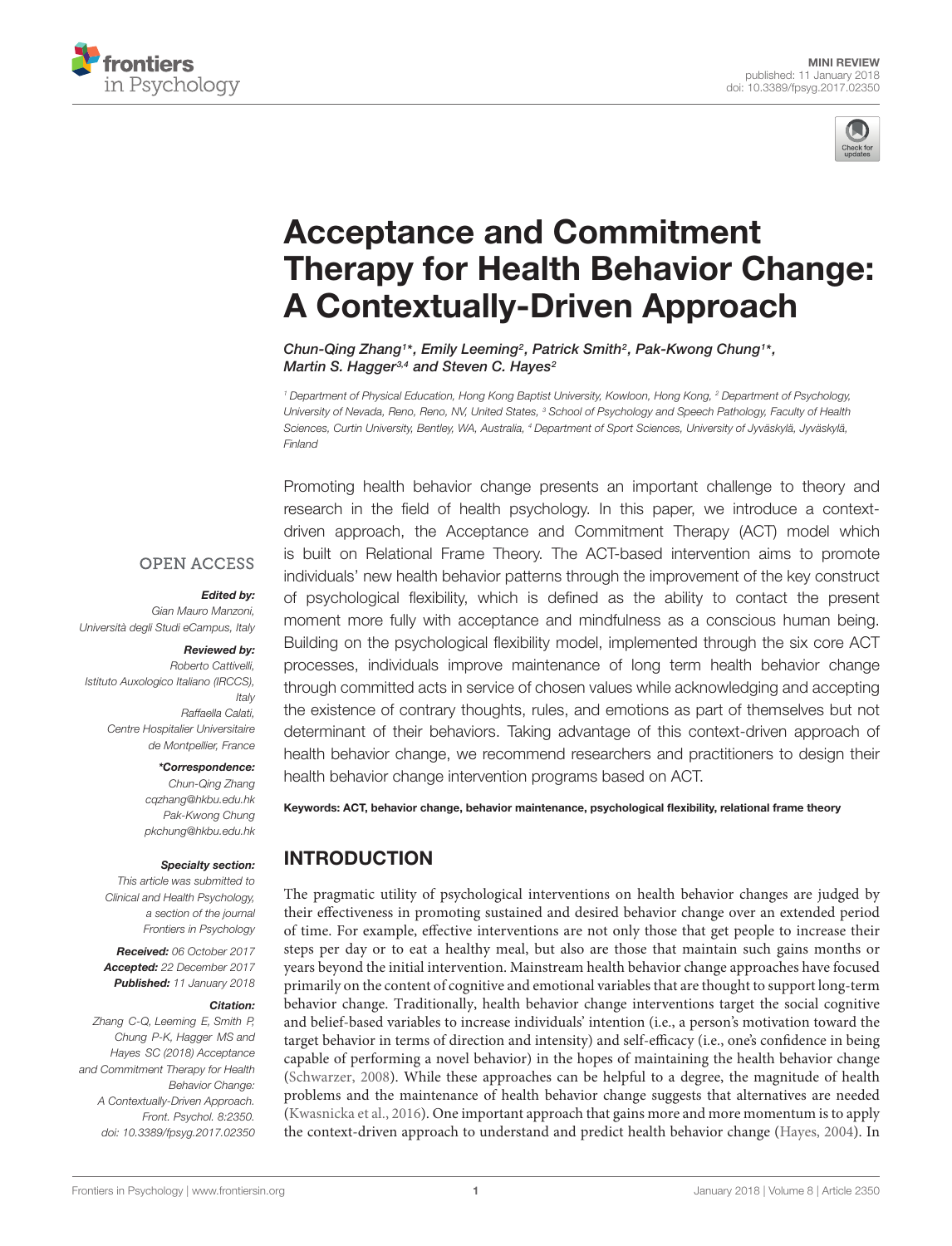the current mini review, the authors aim to introduce the contextdriven approach of Acceptance and Commitment Therapy (ACT; Hayes et al., 1999) along with the description of how and why Relational Frame Theory (RFT; Hayes et al., 2001) and psychological flexibility provide coherent theoretical foundations and validated measures for ACT-based health behavior change. This should not be viewed as a detailed guidance and/or a systematic and comprehensive review, but more of a brief explanation and introduction focused on illustrating the links between the basic principles of ACT and related health behavior change.

As compared to the content-driven approach, in which behavior change is based on thought content unique to each particular behavior (Ellis, 1962; Beck, 1976), a context-driven approach examines the social, psychological, and situational context that regulates the behavioral impact of thought and emotion (Hayes et al., 1999). For health behavior change, instead of trying to directly change difficult thoughts or feelings, acceptance and mindfulness-based skills can be cultivated to foster greater behavioral regulation. Perhaps the most studied set of contextual processes of this kind is psychological flexibility, which is "the ability to contact the present moment more fully as a conscious human being and to change, or persist in, behavior when doing so serves valued ends" (Biglan et al., 2008). Psychological flexibility is contextual in the sense that it refers to individuals changing their relationships with private events (i.e., thoughts, memories, feelings, and bodily sensations), not the events themselves. For example, psychological flexibility may focus on teaching a dieter to be mindful and observe an urge to eat a chocolate cake without necessarily attempting get rid of that urge. The content surrounding a temptation to eat something delicious may include such things as judgments about whether this urge is good or bad; psychological flexibility suggests that the focus should be on how the individual interacts with these thoughts, rather than their form or frequency. Accordingly, the ultimate goal for individuals, initiating and maintaining the health behavior change, is to make said change(s) consistent with their chosen values (e.g., having a healthy lifestyle) even in the face of difficult thoughts or emotions.

Health behavior change is a dynamic process. Psychological flexibility has much to offer in the context of health behavior change as a theoretical guide for cultivating long-term improvements in behavior. According to Kashdan and Rottenberg (2010), four aspects of psychological flexibility can be viewed as fundamental to health, including: (a) recognizing and adapting to various situational demands, (b) shifting mindsets or perspective when personal or social functioning are compromised, (c) balancing competing desires, needs, and life domains, and (d) being aware of, open, and committed to behaviors that are congruent with deeply held values. These four aspects of psychological flexibility are well positioned to explain successful behavioral maintenance toward healthy living in a real-life context (Kwasnicka et al., 2016).

In principle, psychological flexibility can facilitate lasting change in three ways: (a) by increasing commitment to, and improved maintenance of, value-driven behaviors, (b) by strengthening a willing, open, and accepting method of experiencing psychological events thus reducing psychological barriers to behavior change, and (c) by improved awareness of one's internal and external environment through mindfulness processes that allow behavioral choices to be better fitted to the contextual situation (Butryn et al., 2011). Functionally speaking, these processes are assessed empirically, in part, by examining whether psychological flexibility serves as the change mechanism for maintenance of adaptive and healthy behaviors (Ciarrochi et al., 2010).

Acceptance and Commitment Therapy is a behavior change method based on RFT and is explicitly oriented toward the development of greater psychological flexibility (Hayes et al., 1999). Although much of the early ACT work targeted mental health, from the beginning there was also a focus on health behavior change (of the first three studies done on ACT in the 1980s one was on diet, and another on dealing with tolerance of physical pain) and that interest has only grown in recent years (e.g., Butryn et al., 2011; Manlick et al., 2013; Bricker et al., 2014, 2017; Moffitt and Mohr, 2015). ACT offers an alternative to traditional attempts to control unwanted psychological experiences. Rather than trying to control the content of thinking and emotions, ACT aims to help individuals change their relationship to these events (Hayes, 2004). In ACT, the goals of the health behavior change interventions are not explicit replacement of previous unhealthy psychological events with new and healthy events, but the concurrent cultivation of acceptance toward of the occurrence of unhealthy psychological events, defusion from strict adherence to those events (i.e., observe the events for what they are as just thoughts of our mind, rather than becoming entangled and fused with them), and the committed action of behaviors that support living in ways that serve predetermined healthy values. In this way, habits for the new healthy behaviors may be established with greater resiliency to psychological barriers.

Preliminary evidence of ACT on direct and initial behavior change as well as promotion of behavioral maintenance has been established. ACT has been investigated in several health related domains, with positive long-term results. For example, the effectiveness of a randomized brief physical-activityfocused ACT-based intervention produced significant increases in individuals' levels of physical activity. The skills taught in this intervention were mindfulness, values clarification, and willingness to experience distress via face-to-face intervention (Butryn et al., 2011) or via DVD (Moffitt and Mohr, 2015). In smoking cessation treatment, the effectiveness of ACT as compared to other interventions (e.g., nicotine replacement treatment, functional analytic psychotherapy, and cognitive behavioral therapy) has been demonstrated in a series of RCTs (e.g., Gifford et al., 2004, 2011; Hernández-López et al., 2009; Bricker et al., 2014, 2017). ACT has been recommended as an acceptance-based self-regulation framework for weight management (Lillis and Kendra, 2014), with awareness of decision-making thoughts and commitment to chosen values viewed as two key components (Forman and Butryn, 2015). For example, a 1-day mindfulness and acceptance-based workshop targeting obesity-related stigma and psychological distress is effective on weight loss and weight-specific acceptance coping;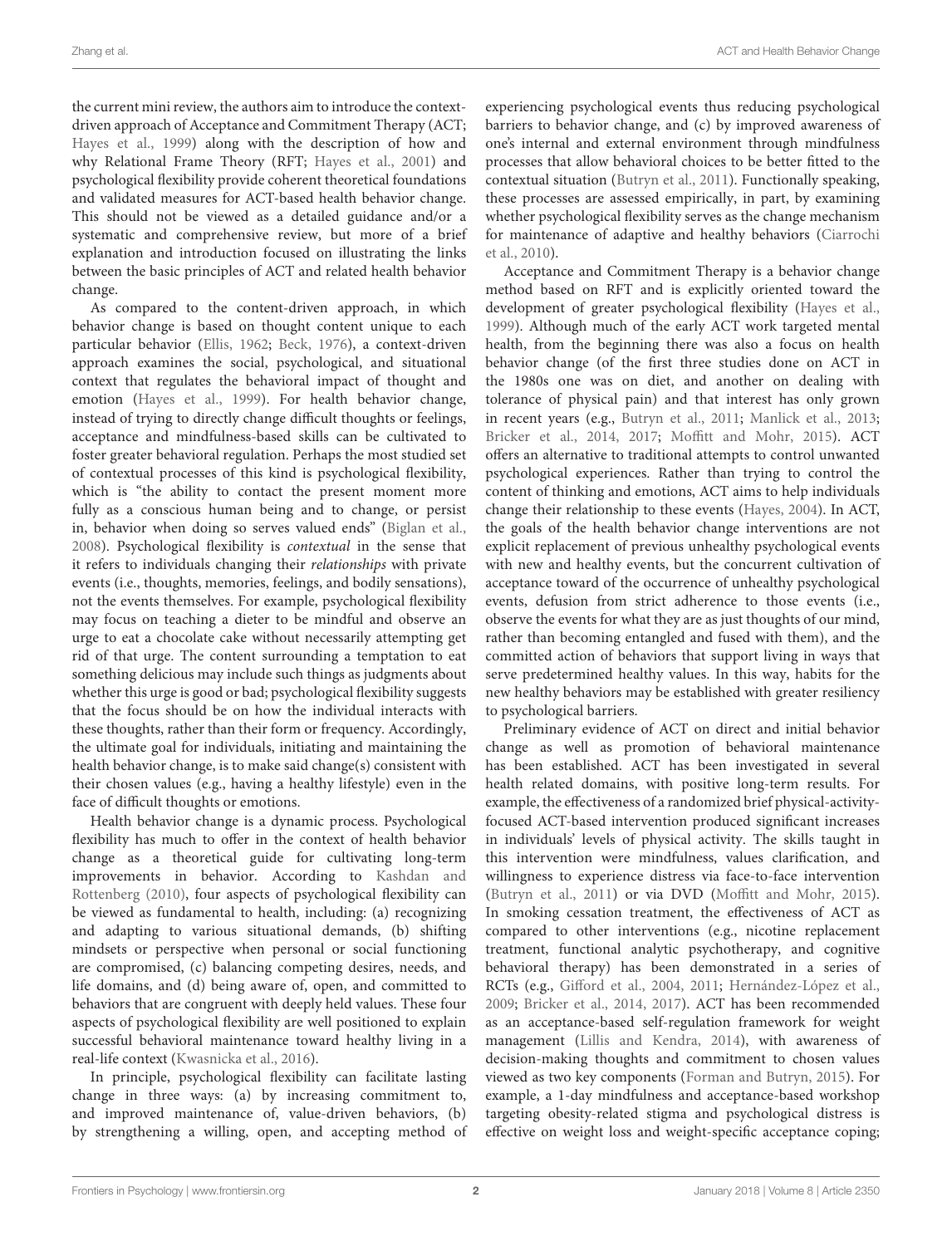the intervention effects on weight loss was also found mediated by psychological flexibility (Lillis et al., 2009).

### RELATIONAL FRAME THEORY AND HEALTH BEHAVIOR CHANGE

As the underlying foundation of the ACT, RFT is a contemporary behavioral account of language and human cognition. RFT claims that language is not based on learned associations or direct contingencies of a typical variety but is rather based on learned relational responses – patterns of responding to one event in terms of another (Hayes et al., 2001). Taking in to the context of health behavior change, RFT provides advantages in the degree of precision made possible when analyzing verbal contributions to complex human behavior. When applied to the topic of health related behaviors, it provides a preliminary behavioral account for how specific verbal rules come to exert control over responding (Barnes and Keenan, 1993; Carpentier et al., 2002). For example, the sound of the word "cigarette" is placed in a "frame of coordination" or "sameness" with a thin cylinder of finely cut tobacco rolled in paper. From an RFT perspective, this relational response is not dependent on the sound of the name because it is under arbitrary contextual control, not the form of the related events or even direct contact with them (Hayes, 1994; Barnes-Holmes and Barnes-Holmes, 2000; Hayes et al., 2001). The word "is" in the sentence "this is a cigarette" regulates the relational response of sameness between the name and object. These mutual relations then combine into networks of relations and the effects of related events are transformed. If you were told that a particular brand of cigarettes is laced with poison, you might be afraid to touch a cigarette of that brand even though you had no direct experience of bad things happening. From an RFT point of view, health behavioral change maintenance depends on not only one triggering factor like the intention of doing the behaviors but strengthening or weakening existing relational responses and learning new relational responses in the context of the target behavior(s).

Relational Frame Theory also provides grounds for considering contextual forms of ACT-based interventions versus content-based forms. If cognitive relations are learned, it is not fully possible to remove the historically established psychological relations between environmental cues and past unhealthy behaviors because there is no psychological process called "unlearning" (Hayes, 2004). Furthermore, if relating can be based on arbitrary cues it is hard to imagine how to deliberately alter ones cognitive networks without unexpected effects. This makes lasting change difficult. For example, telling yourself not to think of eating unhealthy food (say "don't think about potato chips") may paradoxically increase the likelihood that you are thinking about unhealthy food, since the rule contains the very verbal stimuli (the words "potato chips") that are related to the unhealthy food, and every time you check to see if you are following the rule, you are very close to violating it (Wegner, 1994). This paradox of emotional or cognitive control may help explain why attempting to control unhealthy behaviors may at times cause the inverse effect and why even individuals who choose to change their eating behavior, from an unhealthy to a healthy diet, may struggle to maintain this new lifestyle choice despite reporting high motivation.

To overcome the problem of this paradoxical effect, RFT provides a theoretical explanation for the importance of using ACT-based interventions to develop psychological flexibility toward the verbal/cognitive networks that establish relations among stimuli, rules, and behaviors. People may need to learn how to strengthen or weaken the behavioral impact of rules rather than attempt to relate their presence or absence to success or failure. This breath of application is one reason ACT has been used to promote individuals' psychological flexibility across a wide domain of health-related behaviors (e.g., Lillis et al., 2009; Butryn et al., 2011). For example, a diabetic person who can strengthen a values-linked rule such as "if I carry too much excessive weight I may not see my children grow up" may successfully reduce excessive eating throughout the day. Conversely, learning to weaken the impact of shame-linked rules like "I am a fat failure" through mindfulness and defusion methods described below fosters that same behavioral end.

Very recently, implicit methods of cognitive assessment, derived from RFT, have been used to predict the motivational impact of verbal descriptions on the relation between athletic activity and its outcomes, altering exercise levels and persistence through motivational operations (Jackson et al., 2016). Accordingly, the effects of the sensory, or perceptual, consequences of eating can be altered based on how an individual frames those consequences verbally, and by how the person relates to their own verbal processes. A similar effect has been empirically shown in the physical activity of people who avoid pain (e.g., Vowles et al., 2007). Therefore, more research should be conducted in the fields of health, behavior, and clinical psychology to further clarify the processes underlying RFT principles, ACT processes, and health behavior change.

### ACT FOR HEALTH BEHAVIOR CHANGE: THE PSYCHOLOGICAL FLEXIBILITY MODEL

Psychological flexibility model is a behavior change model based on RFT and its applied extensions that is used for understanding how rule-following behavior can affect behavior (Hayes et al., 1999; Gross and Fox, 2009) based on how people interact with their own language processes (Bond et al., 2006). According to the psychological flexibility model, which underpins ACT, psychological flexibility consists of six primary components: defusion, acceptance, self as context, contact with the present moment, values, and committed action. Psychological inflexibility is the opposite: fusion, experiential avoidance, the conceptualized self, rigid attention to the past or future, unclear values, and inaction, impulsivity, or persistence avoidance.

Psychological flexibility promotes behavior that aligns with the individual's values rather than allowing thoughts about events to dominate regardless of their usefulness. To date, ACT is the most researched intervention model targeting psychological flexibility.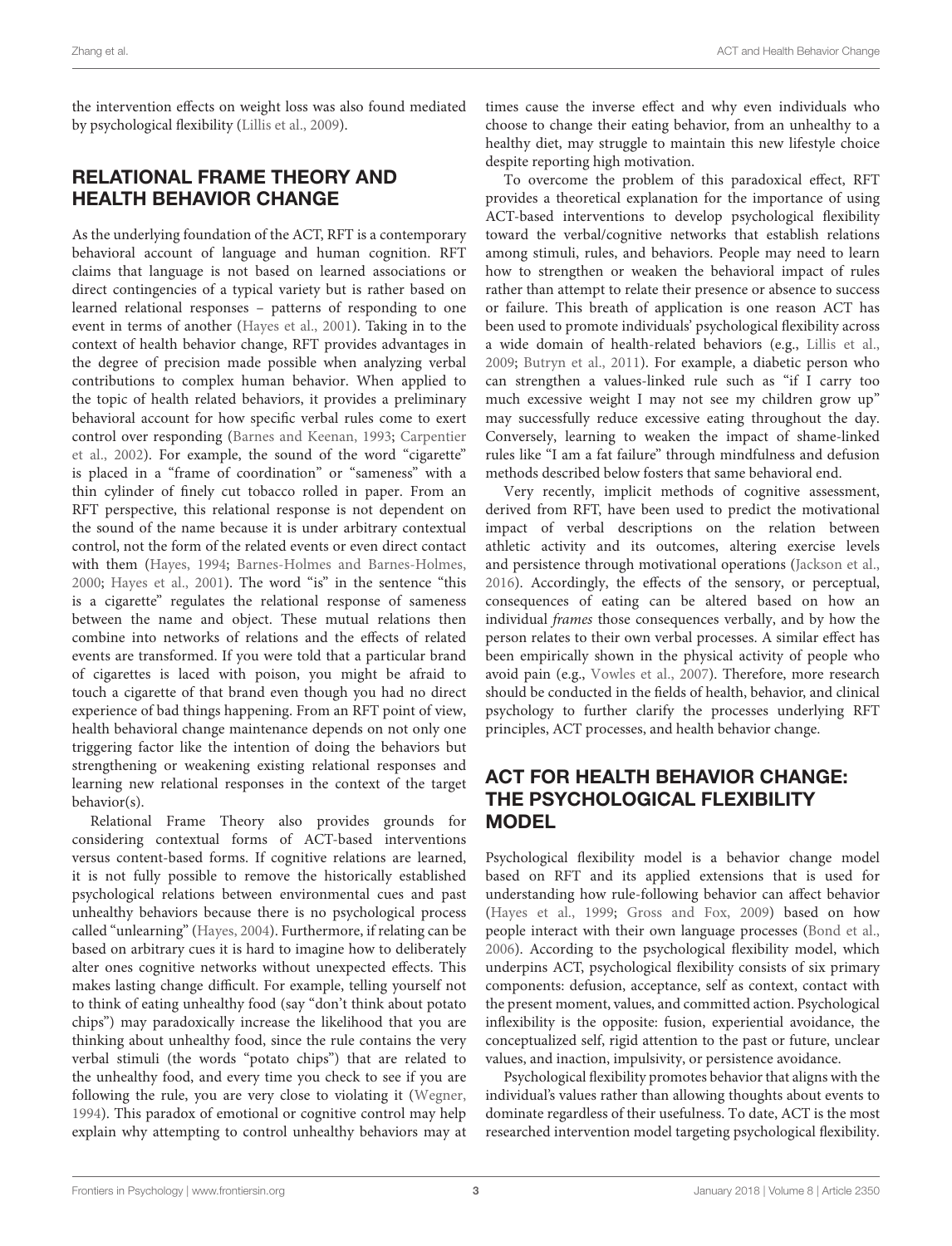Psychological flexibility is described as the ability to contact the present moment more fully as a conscious human being, and to change or persist in behavior such that one continues to behave in a way that is consistent with their pre-established and identified values (Hayes et al., 1996). The following will briefly describe these six flexibility processes and relate them to health behavior.

#### **Defusion**

A defining concept of psychological flexibility is defusion. In situations where fusion occurs, individuals respond to the content of their language as if those descriptions are literally occurring (Hayes et al., 1999). For example, an individual attempting to quit smoking may experiencing physiological distress and may engage in verbal behavior that describes the context as "this is too difficult, I can't quit." When this verbal behavior is seen as a literal description of ability, the individual may return to smoking as a function of the description of the event and not as function of what they are physically capable of achieving. Defusion is the use of function-altering cues and strategies to reduce the transformation of stimulus functions in such cases, thus changing the impact of verbal events on other behavioral processes. Said in a more commonsense way, defusion it looking at thoughts with an attitude of dispassionate curiosity. Defusion methods, such as repeating the name of a feared object until it loses meaning, may reduce the impact of such thoughts (Blackledge, 2015).

#### Acceptance

Acceptance occurs when an individual willingly experiences automatic, and sometimes unwanted, emotions or sensations without attempting to control the form, frequency, or situational sensitivity of these experiences (Bond et al., 2006). The psychological flexibility model contends it is not the content of emotions that become problematic to a quality life but rather problems arise when individuals interact with these events in an avoidant way (Bond et al., 2006). An example of behavior that is not indicative of acceptance is when an obese individual, who experiences anxiety around exercise and the gym, avoids these situations where anxiety occurs. Conversely, an individual experiencing anxiety around exercise and engaging in acceptance responses would instead acknowledge the anxiety with a sense of dispassionate curiosity and allow themselves to experience these emotions and situations where they occur. Scores of studies have shown that such strategies increase task persistence (Levin et al., 2012).

### Flexible Attention to the Present Moment

Human beings are uniquely adept at problem solving and planning. While these behaviors are often beneficial, they can sometimes be maladaptive, especially when language patterns become fused with temporal and evaluative statements. Problem solving always requires examination of the past and future (e.g., "How did I get here?" "Where am I going?"), but can overwhelm flexible attention to the present environment, both external and internal. Working in coordination with acceptance and defusion, contact with the present moment helps individuals respond while in touch with current environmental demands rather than

merely the "what if" contexts reflective of rumination over past experiences and anxious anticipation of future ones (Bond et al., 2006). When individuals attend flexibly, fluidly, and voluntarily to the immediately relevant internal and external environment, performance demands can be better adjusted to what is presently occurring.

#### Self-as-Context

The concept of self-as-context refers to the perspective skills needed for an individual to report on their own behavior from a consistent perspective or point of view. RFT research shows three key deictic relational frames are involved: I/YOU, HERE/THERE, and NOW/THEN (Hayes et al., 2006). When "I/HERE/NOW" comes together, it yields a sense of self as an observer. An individual, who can see and recognize their own verbal descriptions of themselves as distinct from the "I/HERE/NOW" perspective, may feel less threatened by negative statements about the self. For example, someone engaging in addictive behavior stating "I'm a no good drunk" might more readily recognize that statement merely as a thought that does not summarize themselves as a totality. By changing the statement to "I am having the thought that I am a no good drunk" they may thus reorient toward better quality of life behaviors.

This first four flexibility processes provide a working definition of mindfulness in a psychological flexibility model. The processes of adopting chosen values and commitment to the action of health behaviors relates to both initiation and maintenance of health behavior change.

#### Values

Values are defined as chosen immediate qualities of ongoing patterns of action that are verbally established as reinforcers (Hayes et al., 1999). For example, an individual may value "investing in family life." Such a statement is differentiated from a goal in that a value is not a tangible outcome such as "Friday family movie night" but is instead a quality of action. Values are known to increase task persistence across multiple health related behavior (e.g., Chase et al., 2013; Jackson et al., 2016). An individual who values investing in family life will engage in multiple behaviors that contribute to that stated value, i.e., helping children with homework, attending soccer and dance lesions, date nights, open communication, dressing up for date nights, exercising to model and pattern healthy life behaviors and so on. Values based living then, is living in such a way that values provide direction like a compass.

### Committed Action

In clinical settings, committed action looks much like traditional behavioral approaches (Bond et al., 2006). As part of psychological flexibility, committed action takes the role of expanding an individual's valued responses into larger and larger patterns of activity. Larger patterns can be built by obtainable intermediary goals that comport with pre-established values. For example, an individual who experiences exercise anxiety and has historically pulled out or stopped exercising, may now set the goal of walking for an hour, three times a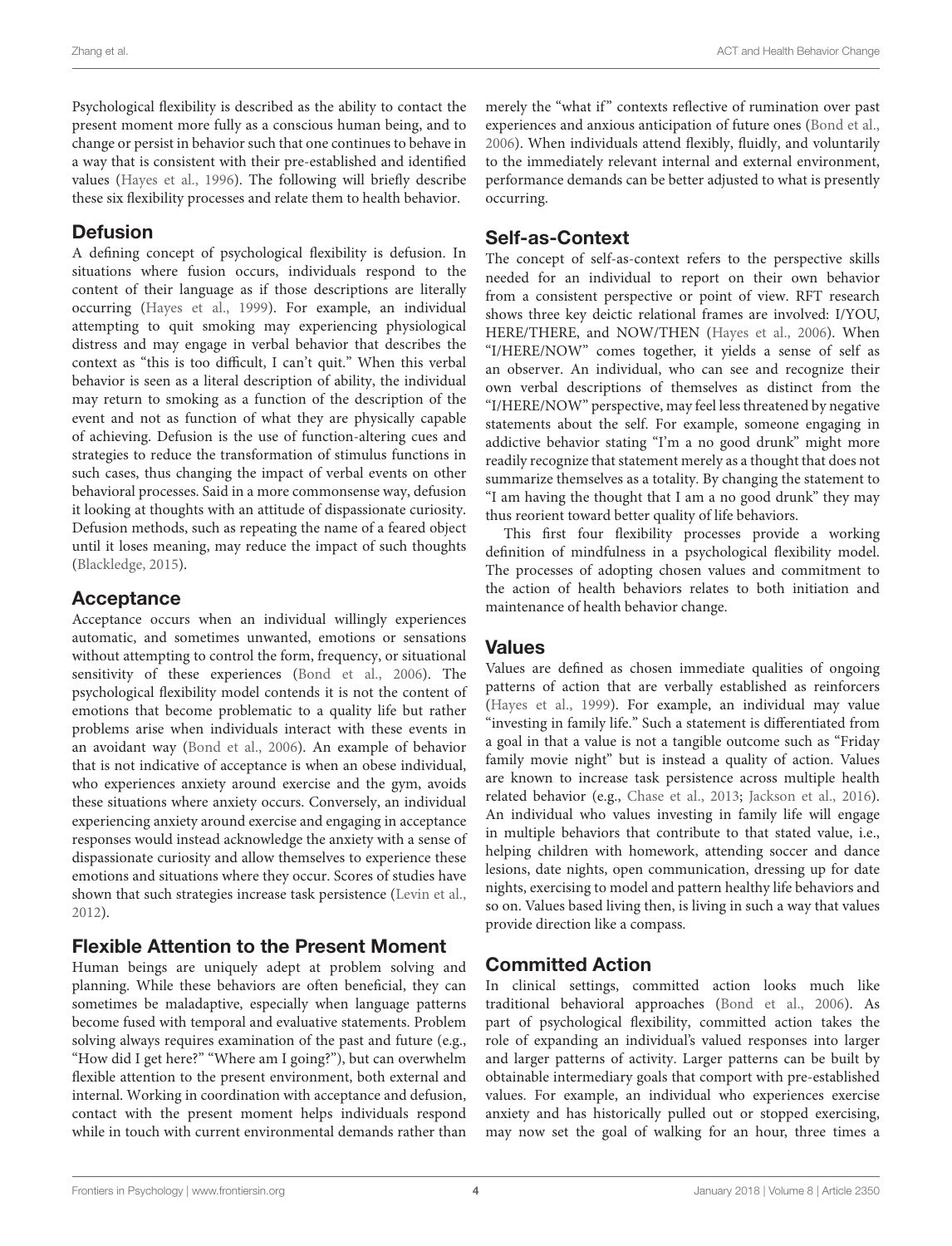week in alignment with their value of "living a healthy lifestyle through exercise."

#### **CONCLUSION**

Although ACT was originally developed in the field of clinical psychology (Hayes, 2004), it has shown promise in facilitating individuals' health behavior change with greater efficacy and fulfillment in individuals' real-life contexts. The authors call for the further application of ACT and its underlying psychological flexibility model into the promotion of health behavior change. In particular, the health behavior change of individuals with clinical conditions such as chronic pain in order to increase beneficial physical activity (e.g., VanBuskirk et al., 2014). Finally, we emphasize that empirical evidence, gathered through robust research designs, on the

#### **REFERENCES**

- Barnes, D., and Keenan, M. (1993). A transfer of functions through derived arbitrary and non-arbitrary stimulus relations. J. Exp. Anal. Behav. 59, 61–81. [doi: 10.1901/jeab.1993.59-61](https://doi.org/10.1901/jeab.1993.59-61)
- Barnes-Holmes, D., and Barnes-Holmes, Y. (2000). Explaining complex behavior. two perspectives on the concept of generalized operant classes. Psychol. Rec. 50, 251–265. [doi: 10.1007/BF03395355](https://doi.org/10.1007/BF03395355)
- Beck, A. (1976). Cognitive Therapy and the Emotional Disorders. New York, NY: International Universities Press.
- Biglan, A., Hayes, S. C., and Pistorello, J. (2008). Acceptance and commitment: implications for prevention science. Prev. Sci. 9, 139–152. [doi: 10.1007/s11121-](https://doi.org/10.1007/s11121-008-0099-4) [008-0099-4](https://doi.org/10.1007/s11121-008-0099-4)
- Blackledge, J. T. (2015). Cognitive Defusion in Practice: A Clinician's Guide to Assessing, Observing, and Supporting Change in Your Client. Oakland, CA: New Harbinger Publications.
- Bond, F. W., Hayes, S. C., and Barnes-Homes, D. (2006). Psychological flexibility, ACT and organizational behavior. J. Organ. Behav. Manage. 26, 25–54. [doi: 10.1300/J075v26n01\\_02](https://doi.org/10.1300/J075v26n01_02)
- Bricker, J. B., Copeland, W., Mull, K. E., Zeng, E. Y., Watson, N. L., Akioka, K. J., et al. (2017). Single-arm trial of the second version of an acceptance & commitment therapy smartphone application for smoking cessation. Drug Alcohol Depend. 170, 37–42. [doi: 10.1016/j.drugalcdep.2016.10.029](https://doi.org/10.1016/j.drugalcdep.2016.10.029)
- Bricker, J. B., Mull, K. E., Kientz, J. A., Vilardaga, R., Mercer, L. D., Akioka, K. J., et al. (2014). Randomized, controlled pilot trial of a smartphone app for smoking cessation using acceptance and commitment therapy. Drug Alcohol Depend. 143, 87–94. [doi: 10.1016/j.drugalcdep.2014.07.006](https://doi.org/10.1016/j.drugalcdep.2014.07.006)
- Butryn, M. L., Forman, E., Hoffman, K., Shaw, J., and Juarascio, A. (2011). A pilot study of acceptance and commitment therapy for promotion of physical activity. J. Phys. Act. Health 8, 516–522. [doi: 10.1123/jpah.8.4.516](https://doi.org/10.1123/jpah.8.4.516)
- Carpentier, F., Smeets, P. M., and Barnes-Holmes, D. (2002). Establishing transfer of compound control in children: a stimulus control analysis. Psychol. Rec. 52, 139–158. [doi: 10.1007/BF03395420](https://doi.org/10.1007/BF03395420)
- Chase, J. A., Houmanfar, R., Hayes, S. C., Ward, T. A., Vilardaga, J. P., and Follette, V. M. (2013). Values are not just goals: online ACT-based values training adds to goal-setting in improving undergraduate college student performance. J. Contextual Behav. Sci. 2, 79–84. [doi: 10.1016/j.jcbs.2013.](https://doi.org/10.1016/j.jcbs.2013.08.002) [08.002](https://doi.org/10.1016/j.jcbs.2013.08.002)
- Ciarrochi, J., Bilich, L., and Godsel, C. (2010). "Psychological flexibility as a mechanism of change in acceptance and commitment therapy," in Assessing Mindfulness and Acceptance: Illuminating the Processes of Change, ed. R. Baer (Oakland, CA: New Harbinger Publications, Inc).

Ellis, A. (1962). Reasons and Emotion in Psychotherapy. Secaucus, NJ: Lyle Stuart.

Forman, E. M., and Butryn, M. L. (2015). A new look at the science of weight control: how acceptance and commitment strategies can address the challenge of self-regulation. Appetite 84, 171–180. [doi: 10.1016/j.appet.2014.10.004](https://doi.org/10.1016/j.appet.2014.10.004)

efficacy and resilience/durability of ACT interventions on health behavioral change is urgently needed (e.g., randomized controlled trials).

#### AUTHOR CONTRIBUTIONS

C-QZ, EL, PS, P-KC, MH, and SH contributed to the conception and writing of the content for the review.

### FUNDING

The open access publication fee was supported by RAE Professional Development Grant (Ref. 0032017) awarded to P-KC by the Faculty of Social Sciences, Hong Kong Baptist University.

- Gifford, E. V., Kohlenberg, B. S., Hayes, S. C., Antonuccio, D. O., Piasecki, M. M., Rasmussen-Hall, M. L., et al. (2004). Acceptance-based treatment for smoking cessation. Behav. Ther. 35, 689–705. [doi: 10.1016/S0005-7894\(04\)80015-7](https://doi.org/10.1016/S0005-7894(04)80015-7)
- Gifford, E. V., Kohlenberg, B. S., Hayes, S. C., Pierson, H. M., Piasecki, M. P., Antonuccio, D. O., et al. (2011). Does acceptance and relationship focused behavior therapy contribute to bupropion outcomes? A randomized controlled trial of functional analytic psychotherapy and acceptance and commitment therapy for smoking cessation. Behav. Ther. 42, 700–715. [doi: 10.1016/j.beth.](https://doi.org/10.1016/j.beth.2011.03.002) [2011.03.002](https://doi.org/10.1016/j.beth.2011.03.002)
- Gross, A., and Fox, E. J. (2009). Relational frame theory: an overview of the controversy. Anal. Verbal Behav. 25, 87–98. [doi: 10.1007/BF03393073](https://doi.org/10.1007/BF03393073)
- Hayes S. C. (1994). "Relational frame theory: a functional approach to verbal events," in Behavior Analysis of Language and Cognition, eds S. C. Hayes and L. J. Hayes (Reno, NV: Context Press), 9–30
- Hayes, S. C. (2004). Acceptance and commitment therapy, relational frame theory, and the third wave of behavioral and cognitive therapies. Behav. Ther. 35, 639–665. [doi: 10.1016/S0005-7894\(04\)80013-3](https://doi.org/10.1016/S0005-7894(04)80013-3)
- Hayes, S. C., and Barnes-Holmes, D., and Roche, B. (2001). Relational Frame Theory. A post Skinnerian Account of Human Language and Cognition. New York, NY: Kluwer Academic/Plenum Press.
- Hayes, S. C., Luoma, J. B., Bond, F. W., Masuda, A., and Lillis, J. (2006). Acceptance and commitment therapy: model, processes and outcomes. Behav. Res. Ther. 44, 1–25. [doi: 10.1016/j.brat.2005.06.006](https://doi.org/10.1016/j.brat.2005.06.006)
- Hayes, S. C., Strosahl, K. D., and Wilson, K. G. (1999). Acceptance and Commitment Therapy: An Experiential Approach to Behavior Change. New York, NY: Guilford Press.
- Hayes, S. C., Wilson, K. G., Gifford, E. V., Follette, V. M., and Strosahl, K. (1996). Experiential avoidance and behavioral disorders: a functional dimensional approach to diagnosis and treatment. J. Consult. Clin. Psychol. 64, 1152–1168. [doi: 10.1037/0022-006X.64.6.1152](https://doi.org/10.1037/0022-006X.64.6.1152)
- Hernández-López, M., Luciano, M. C., Bricker, J. B., Roales-Nieto, J. G., and Montesinos, F. (2009). Acceptance and commitment therapy for smoking cessation: a preliminary study of its effectiveness in comparison with cognitive behavioral therapy. Psychol. Addict. Behav. 23, 723–730. [doi: 10.1037/a0017632](https://doi.org/10.1037/a0017632)
- Jackson, M. L., Williams, W. L., Hayes, S. C., Humphreys, T., Gauthier, B., and Westwood, R. (2016). Whatever gets your heart pumping: the impact of implicitly selected reinforcer-focused statements on exercise intensity. J. Contextual Behav. Sci. 5, 48–57. [doi: 10.1016/j.jcbs.2015.11.002](https://doi.org/10.1016/j.jcbs.2015.11.002)
- Kashdan, T. B., and Rottenberg, J. (2010). Psychological flexibility as a fundamental aspect of health. Clin. Psychol. Rev. 30, 865–878. [doi: 10.1016/j.cpr.2010.03.001](https://doi.org/10.1016/j.cpr.2010.03.001)
- Kwasnicka, D., Dombrowski, S. U., White, M., and Sniehotta, F. (2016). Theoretical explanations for maintenance of behaviour change: a systematic review of behaviour theories. Health Psychol. Rev. 10, 277–296. [doi: 10.1080/17437199.](https://doi.org/10.1080/17437199.2016.1151372) [2016.1151372](https://doi.org/10.1080/17437199.2016.1151372)
- Levin, M., Hildebrant, M., Lillis, J., and Hayes, S. C. (2012). The impact of treatment components suggested by the psychological flexibility model: a meta-analysis of